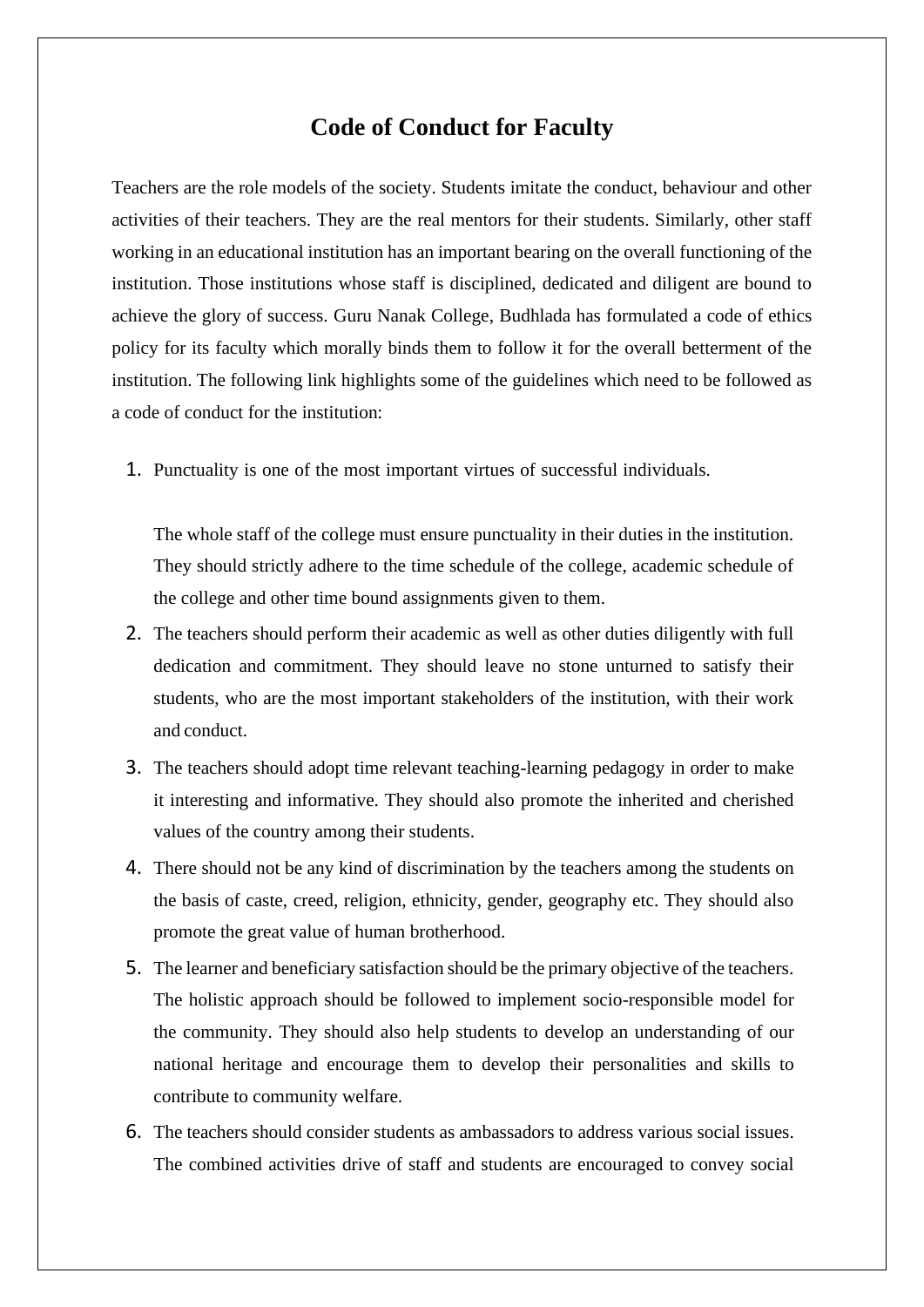messages effectively.

- 7. The teachers should make conscious efforts to inculcate the great culture and values of the country among their students in order to make them the responsible citizens of the country.
- 8. The teachers should write text books, publish articles in reputed journals and present papers in seminars and conferences. They should also take up research projects, attend faculty development programmes and other programmes to update their knowledge.
- 9. The whole staff should be available in the college during the scheduled working hours unless they are deputed on official duties. No staff member shall be absent from duties without prior approval except for valid reasons and unforeseen contingencies.
- 10.The staff must obtain prior written permission for reporting late in the morning or leaving early in the evening without detriment to their duties. No staff member will leave the college during the working hours without the permission of the Principal.
- 11.No employee shall misuse the amenities provided to him by college to discharge his/her official duties. No employee shall accept any gifts, payments or other favours from students, suppliers, contractors or anyone.
- 12.All information obtained in the course of employment shall be deemed to be strictly confidential. No employee, while in service or after retirement, resignation, or dismissal, shall not write or publish any documents, papers or information which might have come into his/her possession in his/her official capacity, without obtaining prior written permission from the Authorities.
- 13.Every staff member should take due care to safeguard the college property, materials, instruments etc. Where damage or loss is attributable to the mishandling or misuse, such an employee shall be liable for disciplinary action as may be deemed fit.
- 14.No Employee shall be under the influence of intoxicating drinks/drugs while on duty. Use of foul or abusive language or misbehaviour with any officer, employee or students is punishable. Use of possession of unlicensed weapons, dangerous or illicit drugs is also punishable.
- 15.All the staff members are supposed to follow the protocol, guidelines and other rules and regulations issued from time to time by the college authorities. The staff members are also to act as per the policy guidelines of the college trust/governing body.